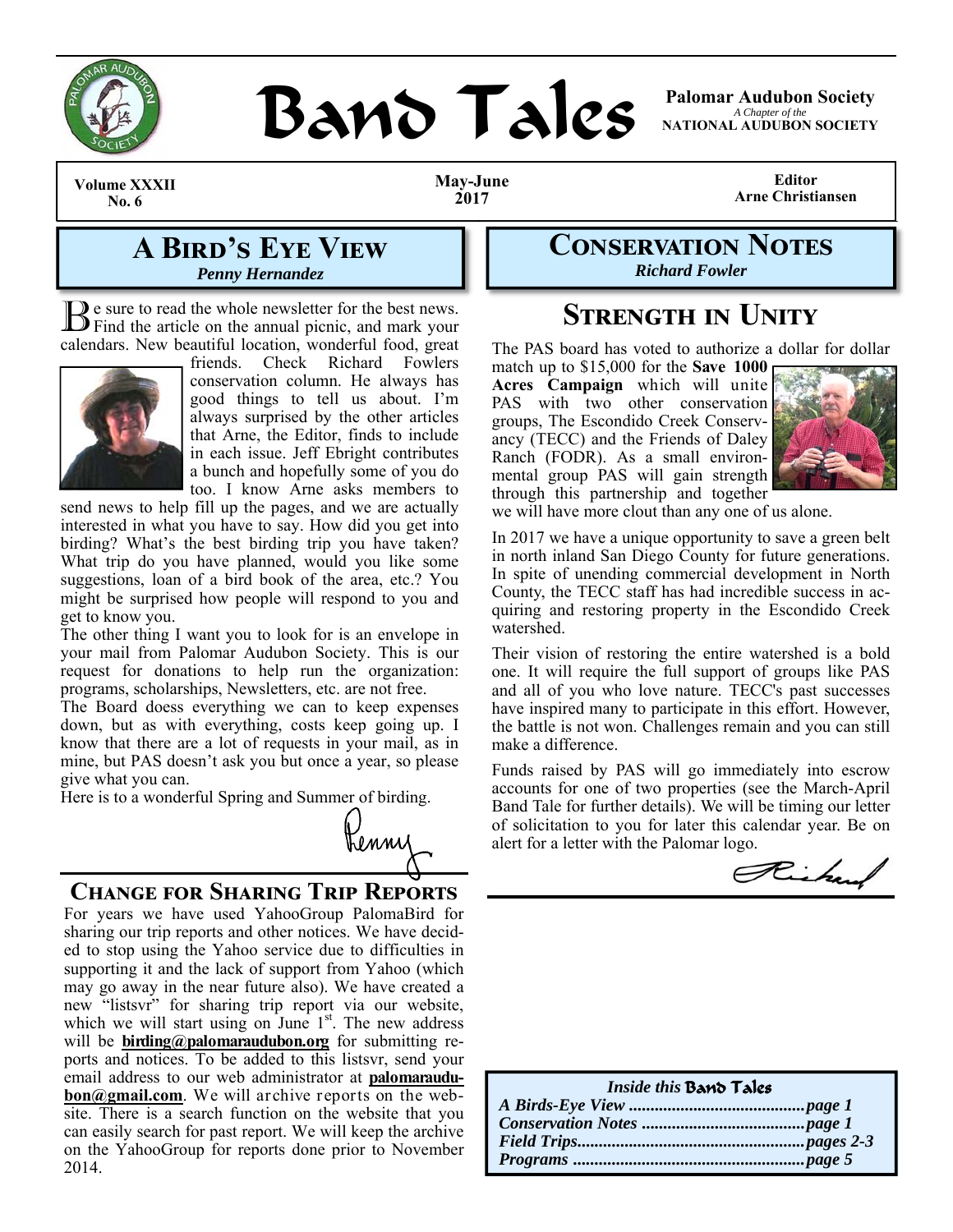## **FIELD TRIPS** *Jim Beckman*

 $\gamma$  hether a seasoned birder or a beginner, you are welcome to join us. For more information call the trip leader shown below. Heavy rain cancels trips. Locations in Thomas Guide Coordinates are shown in parenthesis as (Page-Column Row). Ratings: 1=easy, suitable for all levels, 2=moderate, a bit more walking and possibly some hilly terrain, 3=challenging, longer hikes and may involve some steep terrains.

Saturday, May 6, 8:00 a.m. **NOTE time change Daley Ranch** Escondido **(1110-C3) Rating: 2-3** From I-15 in Escondido, exit at El Norte Parkway and

drive east approximately 3 miles. Look for the "Daley Ranch/Dixon Lake" signs and turn left (north) on La Honda Drive. Continue on toward Dixon Lake and on to the free Daley Ranch parking lot on your left. Meet at the kiosk.

Leader: Tom Trowbridge 760-743-1052

Saturday, May 13, 8:00 a.m.  **Kit Carson Park** Escondido **(1150-C1) Rating: 1**

From I-15 in Escondido, exit east on Via Rancho Parkway (which becomes Bear Valley Parkway) and drive about 1 mile to the Park Road entrance on your left – at the fire station. Proceed on Park Road about  $\frac{3}{4}$  mile to the Amphitheater parking lot on the right. Woodland, riparian, and open-area habitats usually get us a nice list of resident birds.

Leader: Jeff Ebright 858-484-3932

> Saturday, May 20, 8:00 a.m. **Lindo Lake** Lakeside **(1232-B3) Rating: 2**

From North County, take I-15 south to Highway .52 east to Mission Gorge Rd. Turn left and continue east to Woodside Avenue. Go under the Highway 67 overpass staying on Woodside Avenue (into Lakeside) to end at the Lindo Lake County Park. From San Diego, take I-8 east to Highway 67 north, and take the Riverford Road exit. After exiting, turn left on Woodside Avenue (into Lakeside) and continue northeast to the Lindo Lake County Park. Stay on Woodside a short distance, turn right on Chestnut St. which then becomes Lindo Lane. Park in the small parking lot on the left, next to the VFW hall at 12650 Lindo Lane.

Leader: Jack Friery 619-218-7342





#### Saturday, May 26, 8:00 a.m. **Sweetwater River Gorge** Rancho San Diego **(1271-J6) Rating: 2-3**

From I-5, I-805, or I-15, take Highway 94 east; stay on Highway 94 as it becomes Campo Road, then turn right on Singer Lane, and then an immediate left onto the dirt parking area near the old steel bridge . This area is a rich stream habitat surrounded by native chaparral and sage scrub. There are no restrooms or drinking water available, so plan accordingly. Expect warm weather. **It's a PAS tradition to eat lunch at close-by Rubio's Fresh Mexican Grill after birding.**

Leader: Jim Beckman

858-205-2819

Saturday, June 3, 8:00 a.m.

#### **Wm Heise County Park/Santa Ysabel Mission** Julian

**(1156-C5) Rating: 2-3** From Escondido take Highway 78 east (from San Diego take Highway 67 east) to Ramona, then Highway 78 toward Julian, past Santa Ysabel. After the town of Wynola, start looking for the sign on your right for William Heise County Park (1 mile west of Julian). Turn right on Pine Hill Road and drive south for 2 miles to Frisius Road. Turn left (east) onto Frisius Road, and drive another 2 miles to the park entrance. We will meet in the parking lot. There is a parking fee, but free with a senior County pass. We will also drive to the Santa Ysabel Mission to look for orioles and other spring/summer migrants. Bring a lunch for an after-

birding picnic. Expect warm weather. Leader: Jeff Ebright

858-484-3932

Saturday, June 10, 8:00 a.m.  **Agua Dulce Creek** Laguna Mountains **(430-B5) Rating: 2-3**

We will meet at the old parking area for Agua Dulce Creek Group camp. Driving east on I-8, and after Pine Valley, look for signs indicating the Sunrise Highway Exit and Laguna Mountain Recreation Area. Go north on Sunrise Highway (S-1) approx. 8 miles to Wooded Hill Road, the first road on the left and directly across the road from Morris Ranch Road. Restrooms, picnic tables and water are available in the Lagunas near the General Store at Burnt Rancheria Picnic area. A Forest Service Adventure Pass is required for day-use parking and is available locally in San Diego County at major sporting goods stores and at other areas in the Lagunas. Bring a lunch for an after-walk picnic. Expect warm weather. Leader: Sally Sanderson 760-749-6995

#### Saturday, June 17, 8:00 a.m.  **Cuyamaca Rancho State Park** Julian **(429- L3) Rating: 2-3**

From San Diego, take I-8 east and exit north on Highway 79. Continue approximately 12 miles to the Paso Pacacho Campground on the left. From the North County, take Highway 78 (or Highway 67) to Ramona, and then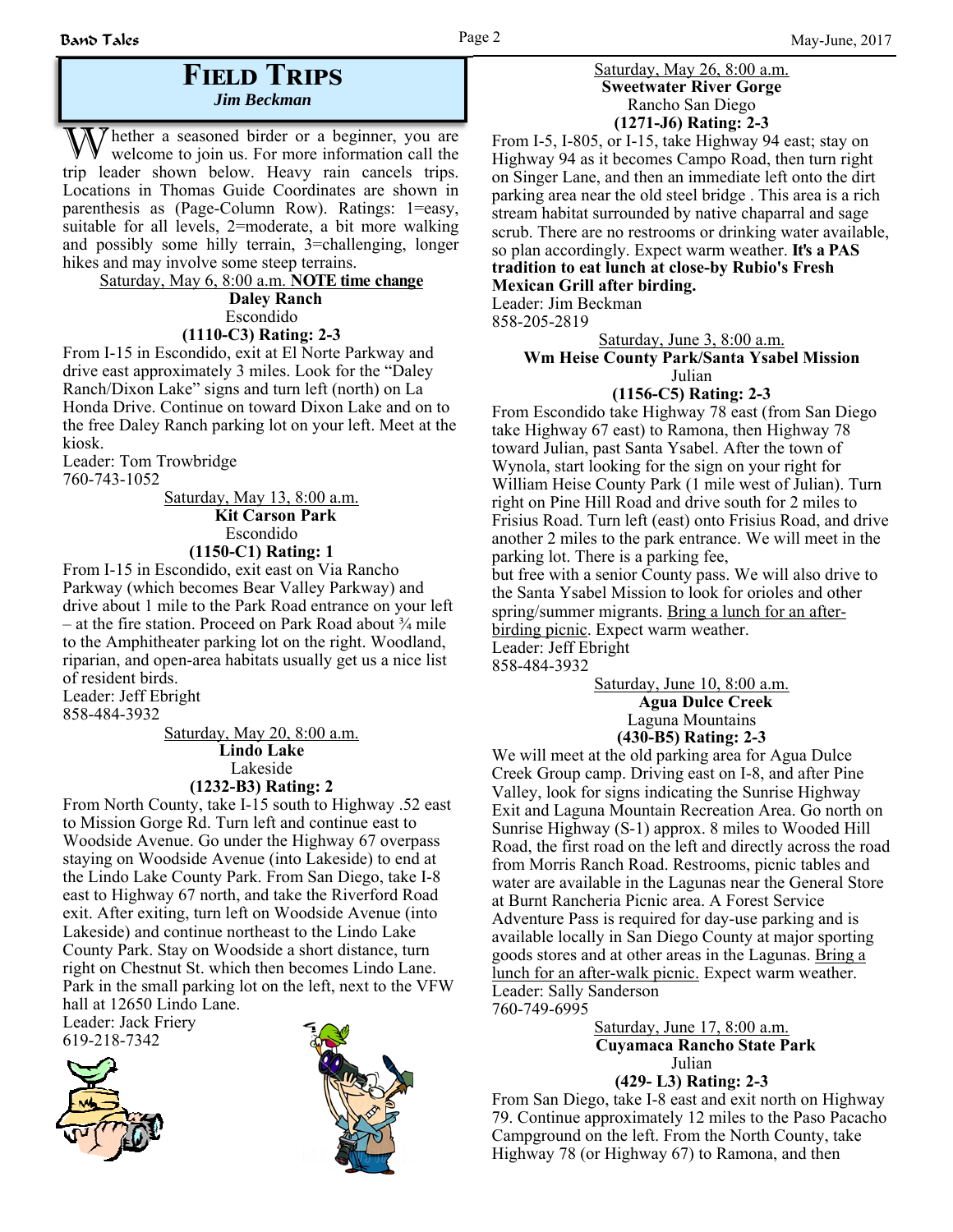continue on Highway 78 just past Julian, to Highway 79. Take Highway 79 south approximately 10 miles to the campground on the right where we will meet. There is a day use fee. Bring a lunch for an after-walk picnic. Expect warm weather.

Leader: Hal Benham 858-679-7904

> Saturday, June 24, 8:00 a.m.  **Palomar Mountain** San Diego County **(409-G7) Rating: 2**

This field trip will start from the parking lot at Doane Pond. Leave the Escondido area before 7 a.m. From I-15, take Highway 76 east to Highway S6, north to Palomar Mountain. Or from Escondido, take Highway S6 to Palomar Mountain. At the mountaintop, at the S7 intersection stop sign, turn left and continue for 3 miles on State Park Road to the Palomar Mountain State Park entrance. There is a day use fee. Proceed 1.5 miles to the Doane Pond/School Camp area. Bring a lunch for an after -walk picnic. Expect warm weather. Leader: Jim Beckman 858-205-2819

> Saturday, July 1 **Lake Murray** La Mesa **(1250 E6) Rating: 1-2**

Take I-8 east to the Lake Murray Boulevard. Exit and proceed 1 mile north (right turn) to Baltimore Drive. Turn left and drive about 1 mile to Jackson Drive. Turn left again, proceed ¼ mile and make another left turn on Golfcrest Drive. Continue about 1 mile on Golfcrest Drive to the Mission Trails Regional Park entrance on the left. Meet in the parking lot near the softball field bleachers. This location is on the northwest end of Lake Murray. Expect warm weather. Leader: Jim Beckman

# **Hey, All You Birders!**

**T** f you gots access to The Internet and ain't yet **visited yer PAS website,** 

**www.palomaraudubon.org, you are missing out on some FREE, WHOLESOME FUN! (Cain't hardly git none o' that online NO HOW NO MORE!!)** 

**Fer example, if you are now readin' a hard copy of this issue of Band Tales you prob'ly think all them grey boxes is boring. WELL, visit us online and you just might be pleasantly surprised! I kid you not,** 

**"it's a beautiful thang when it's in COLOR!"** 

*Signed, yer frenly editer* 

## **FROM THE NATIONAL AUDUBON WEBSITE**

## **CLIMATE CHANGE EFFECTS ON THE BURROWING OWL**

A udubon's climate models predict that by 2080, this diurnal owl species could lose 77% of its current breeding range. Climate change will disrupt its winter range as well, leaving only 33% intact, shifting the remaining 67% elsewhere. The Burrowing Owl is already a species of conservation concern because modern agricultural practices have removed the prairie dogs and ground squirrels that it depends on to provide nesting burrows. Artificial burrows might help stem population declines in the coming decades.

The amount of overlap between the 2000 circle and the 2080 circle indicates how stable the range will be geographically. Lots of overlap means the bird's range doesn't shift much. No overlap means the species will leave its current range entirely.

#### **About This Bird**

This comical little raptor is an easily recognized icon of the grasslands and arid regions of western North America and Florida, and is widespread in the Caribbean, Mexico, Central America, and South America as well. This owl uses a variety of hunting methods. It may pursue large insects by hopping or running across the ground, but it also hunts insects and rodents by swooping down from a raised perch or from hovering flight. Hunting by day or night, it tends to take large insects during daylight in warm weather, small mammals at night or in winter. Lives in loose colonies and nests in underground burrows; while capable of digging its own, it often uses an existing hole provided by prairie dogs, skunks, or armadillos, and isn't shy about moving into manmade burrows provided by conservationists. It is migratory in northern portions of its range, and inhabits open, treeless areas wherever it is found—including agricultural fields, golf courses, cemeteries, and airports. Populations are declining in many areas

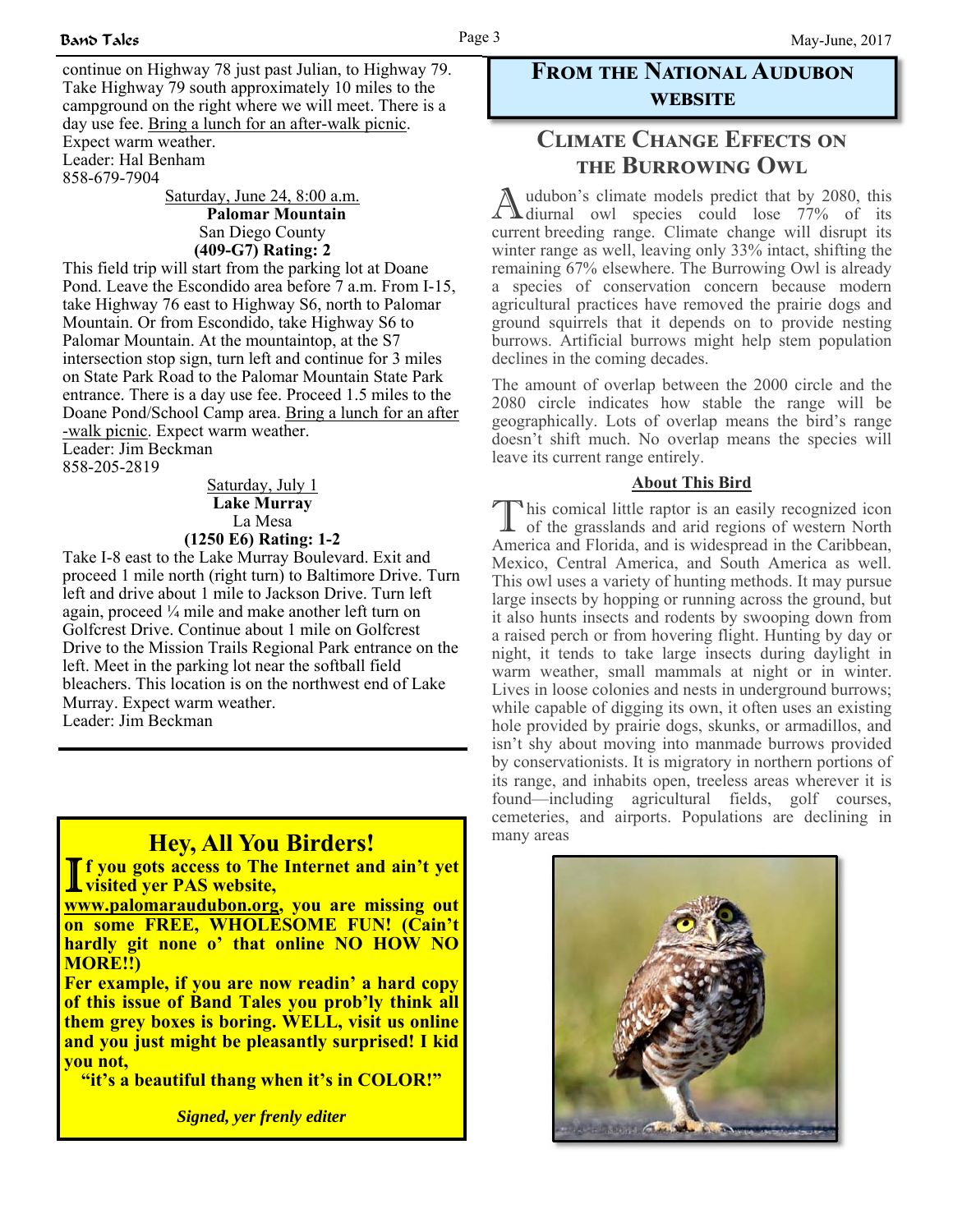#### his year's PAS Social will be a Garden Party at the home Sunny and Arne Christiansen located at: **26739 Red Ironbark Drive in Valley Center, telephone number 760-297-3096.**

In keeping with the Garden Party theme those who wish to participate should bring a potted plant (flowers, succulents or vegetable, your choice.) Everyone who brings a plant will receive a free raffle ticket which

allows them to select a plant from the table - or a plant someone else has already chosen until all the plant raffle tickets have been called. In addition raffle tickets will be sold for various fun gift cards.

Wrangler Barbecue will be supplying barbecued beef and chicken, baked beans, tangy coleslaw, rolls and butter. Penny has promised to whip up her famous potato salad. PAS will provide wine, beer and soft drinks as usual and ice cream sundaes and cookies for dessert. And don't forget to bring fruit for the famous PAS Friendship Salad. Please fill in the form below and send it with a check for \$25 per person made out to Palomar Audubon Society to make your reservation. Mail it to:



**Sunny Christiansen, 26739 Red Ironbark Drive, Valley Center, 92082 by June 5th.** 

# **DIRECTIONS TO THE GARDEN PARTY:**

Take I-15 to El Norte Parkway (just north of Highway 78 in Escondido.) Drive east on El Norte Parkway until you reach East Valley Parkway. Turn left on East Valley Parkway, which becomes Valley Center Road. A large service station can be seen on the left; the next street is Mirar de Valle. Turn left on Mirar de Valle and drive up the hill to Valley View Ranch. Turn left (gate code 1941) and drive almost to the end of Red Ironbark Drive. Please park on the street; someone will be available to give you a ride to the top of the driveway should you wish assistance.

|                                                                                                                                    | 2017 PAS PICNIC - PLEASE RSVP BY JUNE 5TH                                                                                                                    |  |
|------------------------------------------------------------------------------------------------------------------------------------|--------------------------------------------------------------------------------------------------------------------------------------------------------------|--|
|                                                                                                                                    | \$25 per person – Please make your check out to PAS and mail it with this form to<br>Sunny Christiansen - 26739 Red Ironbark Drive, Valley Center, CA 92082. |  |
|                                                                                                                                    | Name: $\qquad \qquad \qquad$                                                                                                                                 |  |
|                                                                                                                                    | Number of People Phone (just in case)                                                                                                                        |  |
|                                                                                                                                    | Do you prefer ________ Beer, _______ Soft Drinks, _______ Water or _______ Wine                                                                              |  |
|                                                                                                                                    | I would like to help with setup ______, cleanup ______or bartending _____.                                                                                   |  |
|                                                                                                                                    | <b>NOTE: PLEASE REMEMBER TO BRING A PIECE OF FRUIT</b><br>FOR THE FRIENDSHIP SALAD AND A PLANT FOR THE EXCHANGE.                                             |  |
| ALSO, PLEASE BRING A DIGITAL CAMERA IF YOU OWN ONE.<br><b>SEND PHOTOS TO <i>arnec@juno.com</i></b> AND WE'LL FIT AS MANY AS WE CAN |                                                                                                                                                              |  |
|                                                                                                                                    | ALONG WITH A PICNIC RECAP IN THE NEXT ISSUE OF <b>BAND TALES</b> .                                                                                           |  |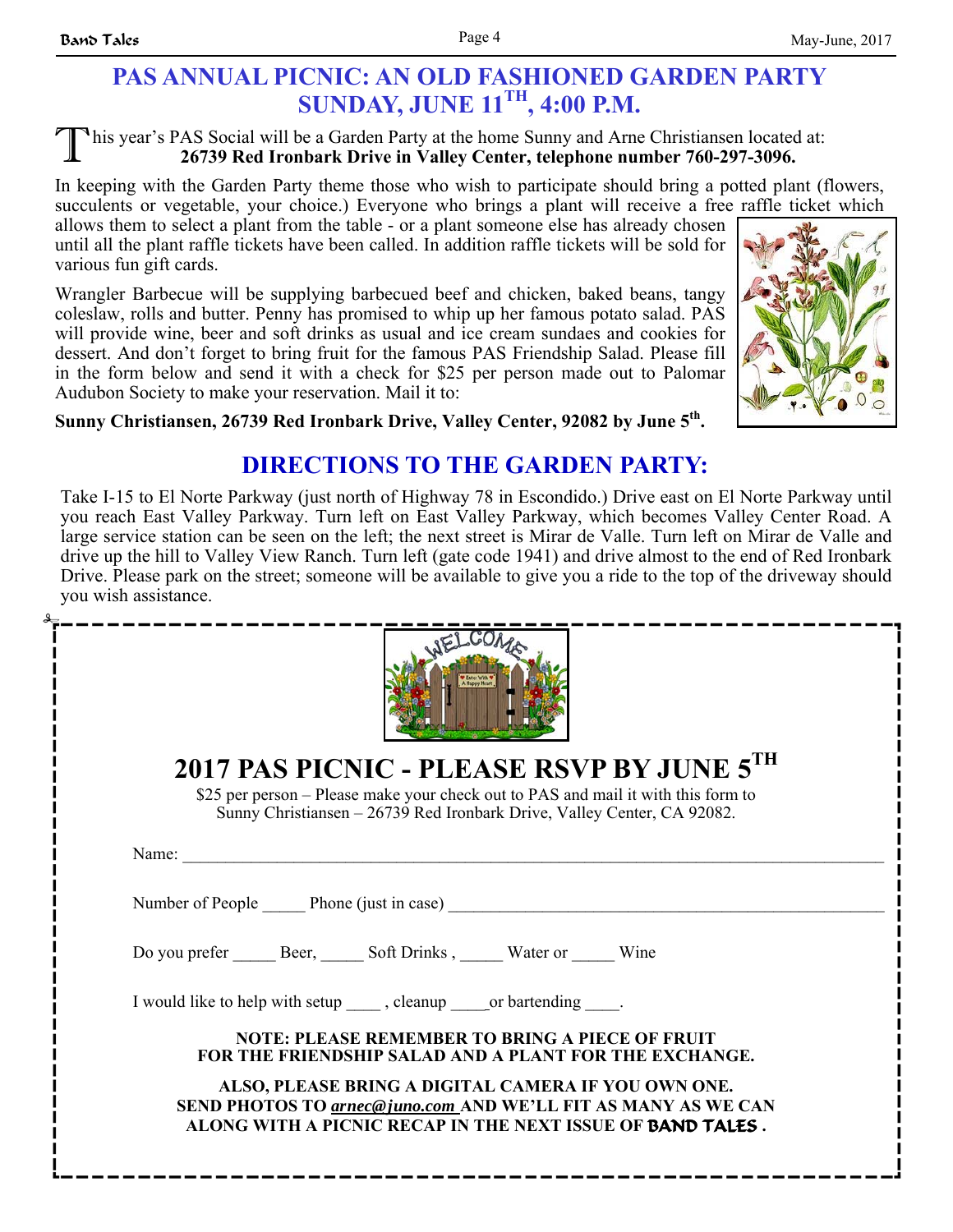# **PROGRAMS**

*Please join us for our interesting monthly program and refreshments at the Remington Club, 16916 Hierba Drive, Rancho Bernardo. There is a social period beginning at 7:00 pm with the meeting and program getting under way promptly at 7:30 pm.*

# **Thursday, May 25 Ryan Andrews "Birding Costa Rica: My Camp Selva Verde Adventure"**

P alomar Audubon Society has a multifaceted mission, including a community outreach program with several special initiatives. One of these initiatives is our youth scholarship program. In December 2016, we provided a 100% scholarship award for a week-long educational teenager birding camp conducted by the National Audubon Society at Camp Selva Verde in Costa Rica. The recipient of this Young Birder scholarship was Ryan Andrews. Ryan is 17 years old and has been an active member of PAS since age 13. Ryan is an excellent birder and a very active eBird lister. He is looking forward to sharing his good time and great photos with the generous members of PAS who support our scholarship program!

#### **Mark your calendars. Don't miss this one!**

**No General Meeting in June but walks continue**

## **PALOMAR AUDUBON SOCIETY WELCOMES THESE NEW AND RENEWING CHAPTER-ONLY MEMBERS**

**Barbara & Curt Asman Gray & Al Church Deanne Clatworthy Dave Cowan Jeff & Vicki Ebright Jennifer Falconer Gary & Cheryl Grantham Max Leibowitz Cal & Ginger Mcgaugh Charlotte Morris Gail Smoith Jonathan Title John Top**

# **AND WE VERY MUCH APPRECIATE THE GENEROUS SUPPORT FROM THESE DONORS:**

**Audry Grigsby Charlotte Morris John Top Margaret Yorio** 



*(just a peek at this year's picnic site)*